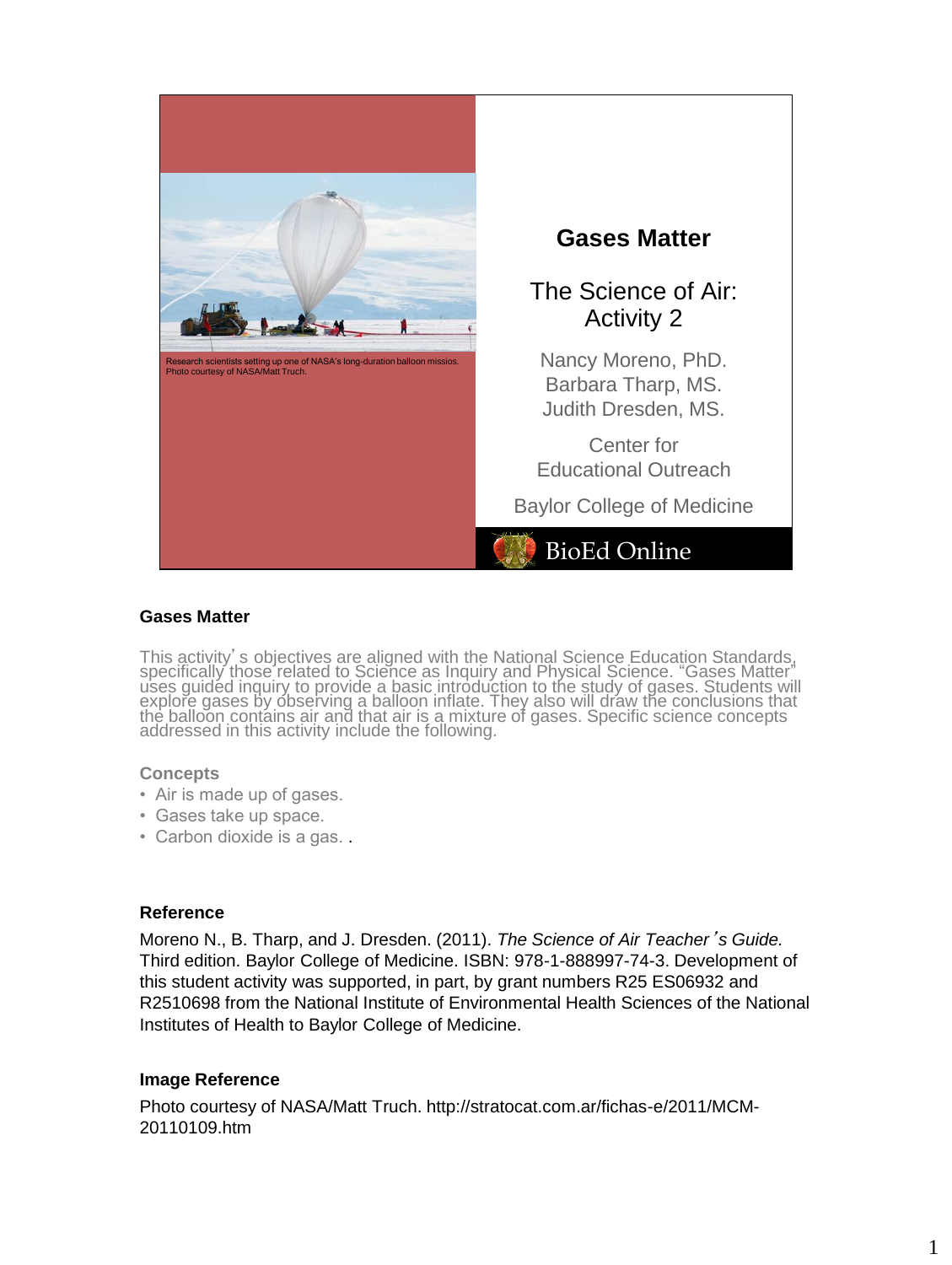# **Key Words**

lesson, teaching slides, gas, gases, nitrogen, oxygen, carbon dioxide, air, indoor air, atmosphere, air pollution, science, life science, biology, environment, environmental science, health,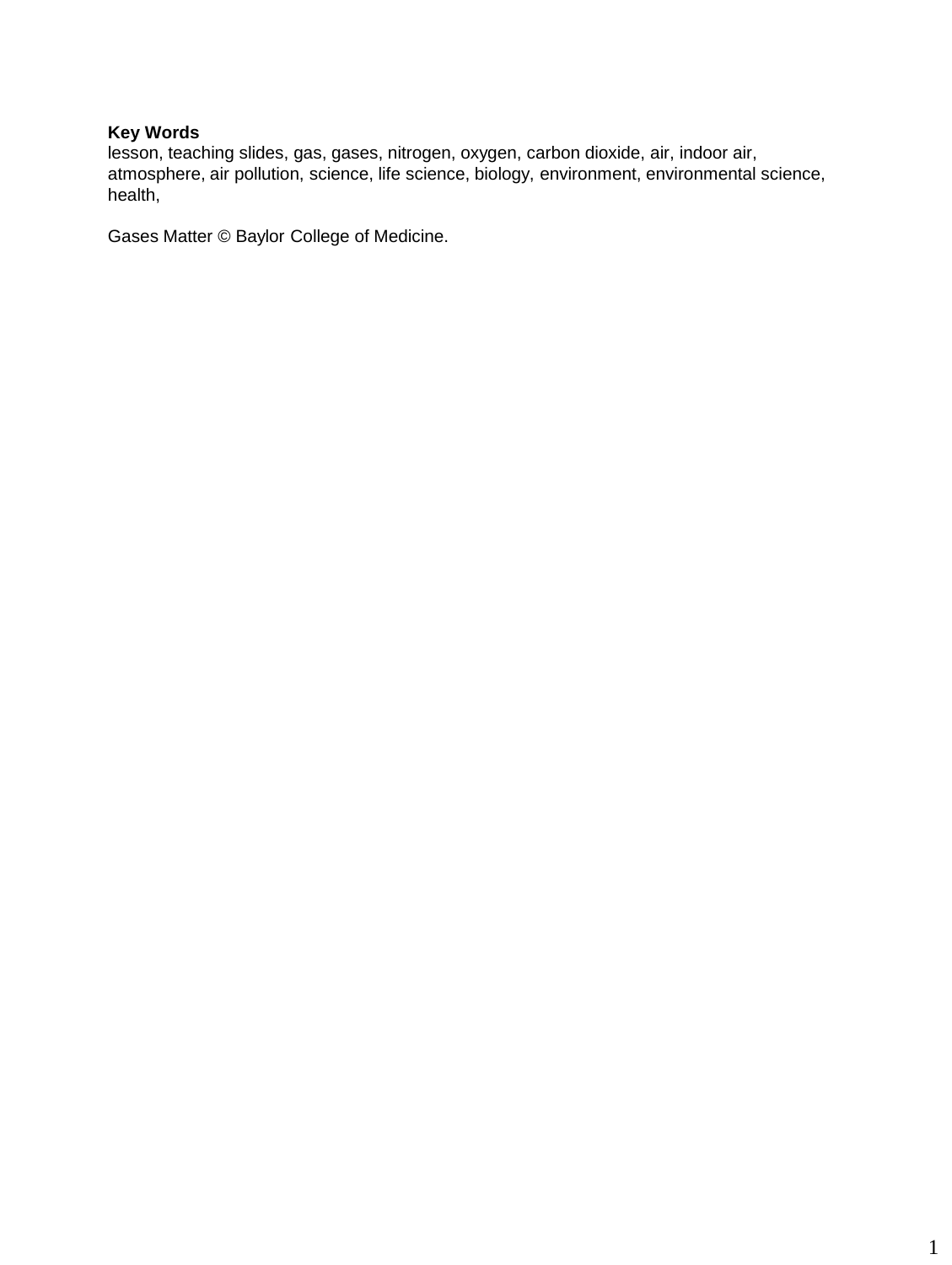

## **Materials**

## **Teacher Materials**

- 2 balloons
- 1 tsp baking soda
- 1/4 cup vinegar
- Note card or creased sheet of paper
- Soft drink bottle, 2-liter size

#### **Reference**

Tracture The Tharp, and J. Dresden, J. (2010). The Science of Air Teacher's Guide.<br>Third edition. Baylor College of Medicine. Development of this activity was funded, in<br>part, from the National Institute of Environmental H

## **Image Reference**

Photo by Christopher Burnett © Baylor College of Medicine.

## **Key Words**

lesson, teaching slides, gas, gases, nitrogen, oxygen, carbon dioxide, air, indoor air, atmosphere, air pollution, science, life science, biology, environment, environmental science, health,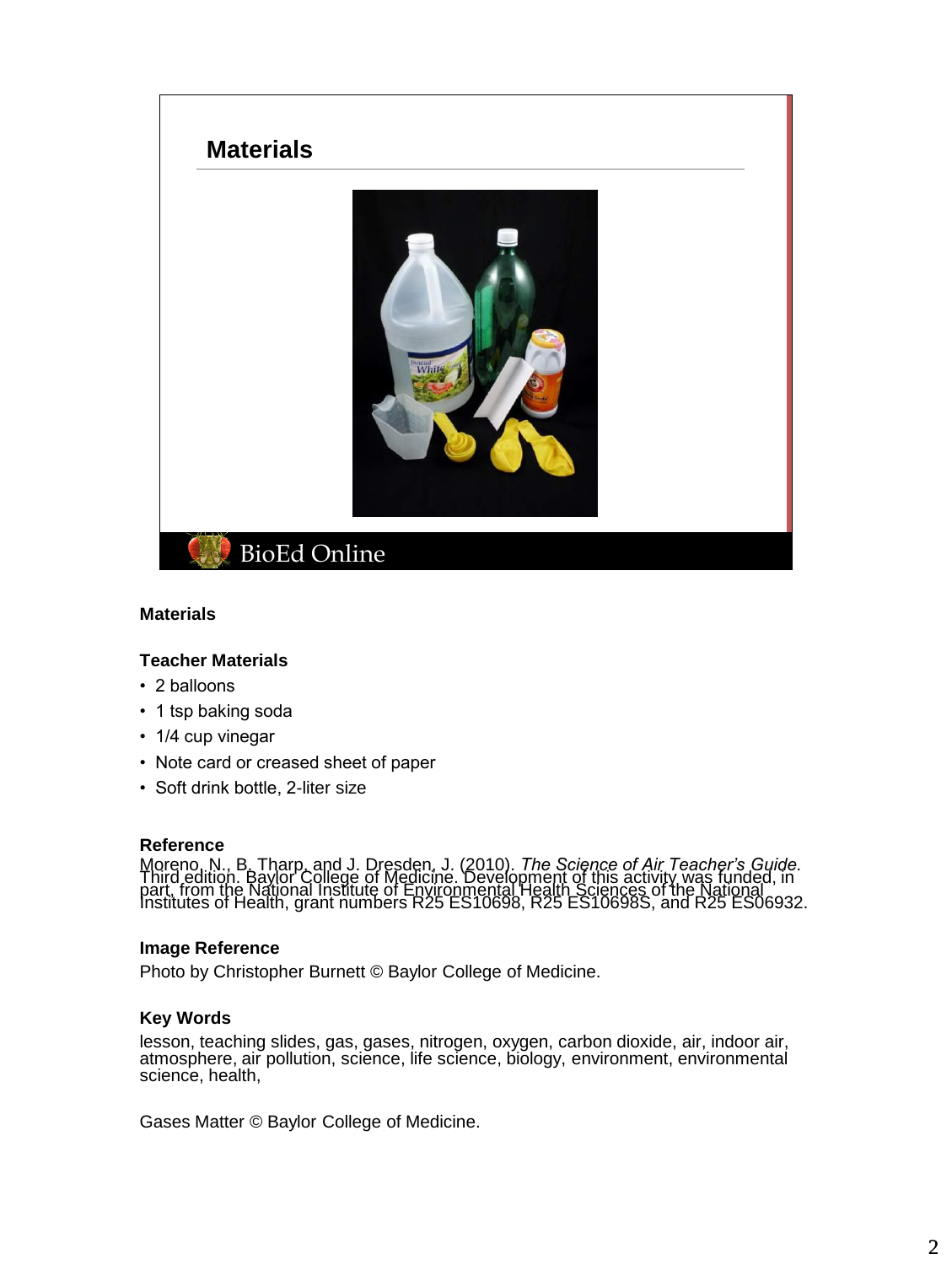

# **Science Safety Considerations**

Safety first! Students always must think about safety when conducting science investigations. This slide may be used to review safety with your class prior to beginning the activity.

Also, keep the following points in mind.

- Always follow your district school safety guidelines.
- Have a clear understanding of the investigation in advance. Practice any investigation with which you are not familiar before conducting it with the class.
- Make sure the appropriate safety equipment, such as safety goggles, is available.
- Continually monitor the area where the investigation is being conducted.

# **References**

1.Dean, R., M. Dean, and L. Motz. (2003). *Safety in the Elementary Science Classroom*. Arlington, VA: National Science Teachers Association.

2.Moreno N., B. Tharp, and J. Dresden. (2011). *The Science of Air Teacher*'*s Guide.* Third edition. Baylor College of Medicine. ISBN: 978-1-888997-74-3. Development of this student activity was supported, in part, by grant numbers R25 ES06932 and R2510698 from the National Institute of Environmental Health Sciences of the National Institutes of Health to Baylor College of Medicine.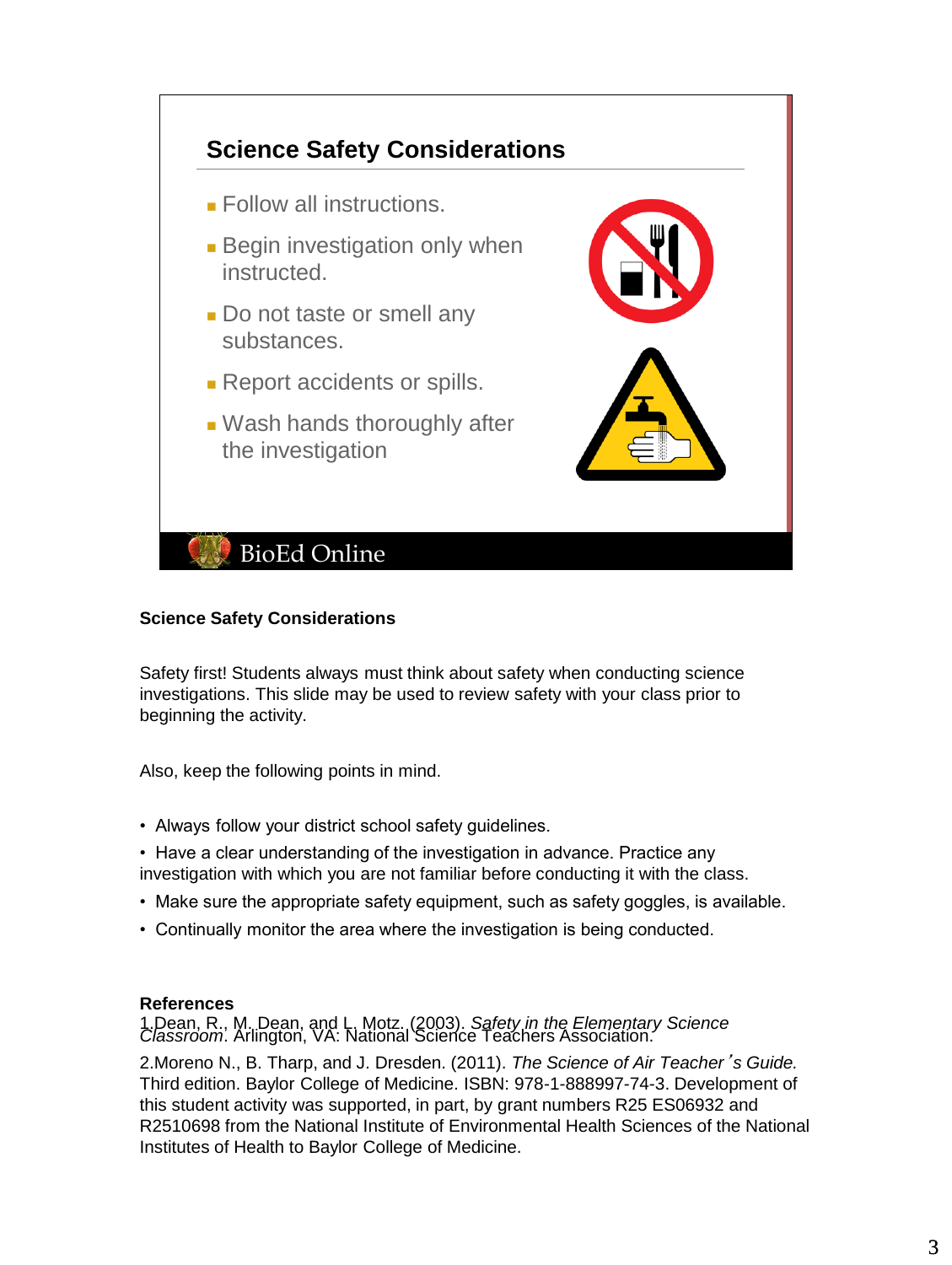# **Key Words**

lesson, teaching slides, gas, gases, nitrogen, oxygen, carbon dioxide, air, indoor air, atmosphere, air pollution, science, life science, biology, environment, environmental science, health,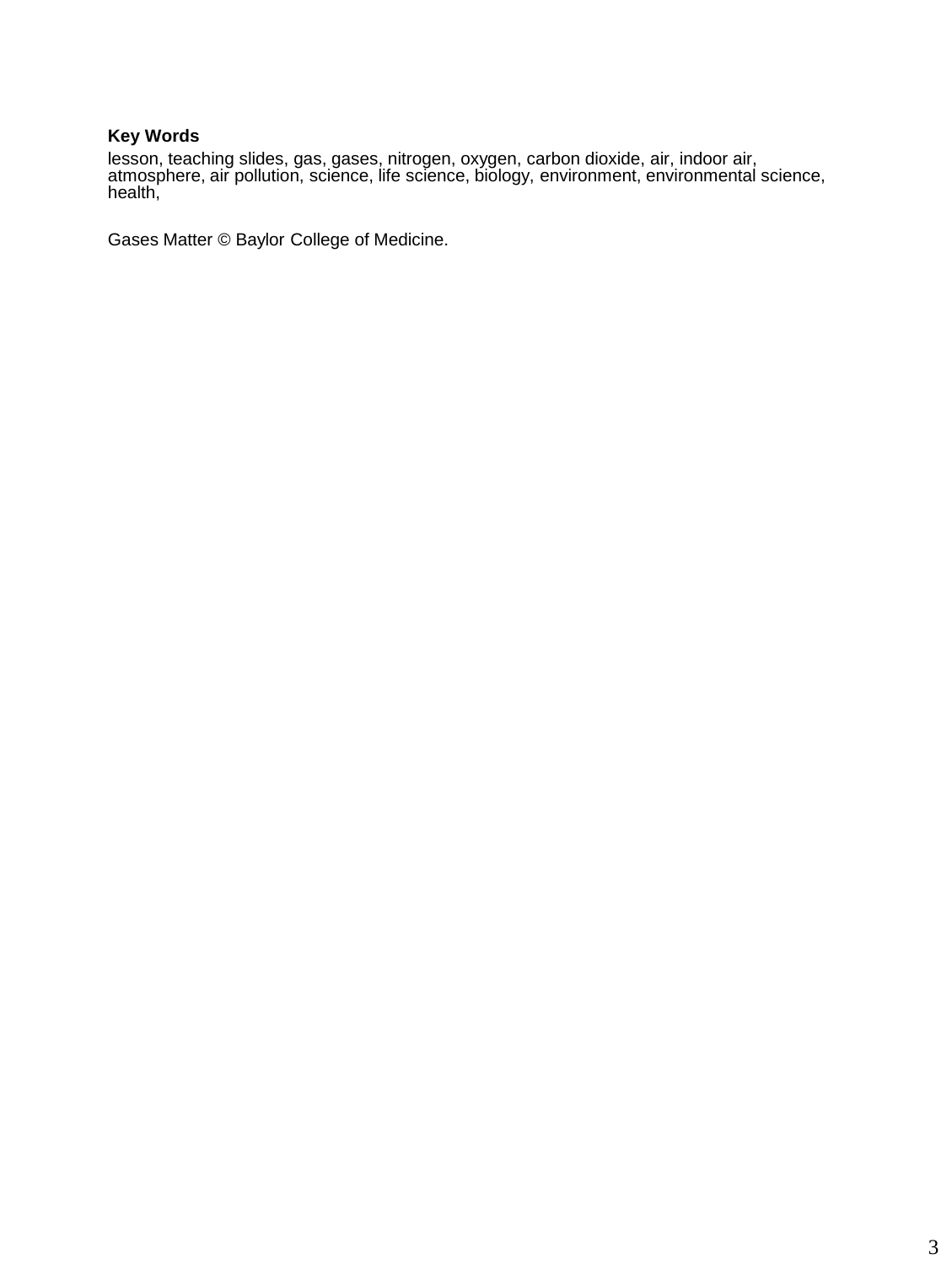

# **What**'**s Growing On Your Bread?**

To focus your students' attention, begin by asking, "Can we see gases?" Then, to demonstrate that it is possible to observe gases, blow up a large balloon in front of your students. Allow students to touch the sides of the balloon.

Begin a class discussing by asking, "What do you think is inside the balloon?" Lead students to the conclusion that the balloon contains air. Explain that air consists of a mixture of gases that we cannot always see or smell.

## **Reference**

Moreno N., B. Tharp, and J. Dresden. (2011). *The Science of Air Teacher*'*s Guide.* Third edition. Baylor College of Medicine. ISBN: 978-1-888997-74-3. Development of this student activity was supported, in part, by grant numbers R25 ES06932 and R2510698 from the National Institute of Environmental Health Sciences of the National Institutes of Health to Baylor College of Medicine.

## **Image Reference**

Balloons courtesy of Petr Kratochvil, released into the Public Domain. http://www.publicdomainpictures.net/view-image.php?image=5427

## **Key Words**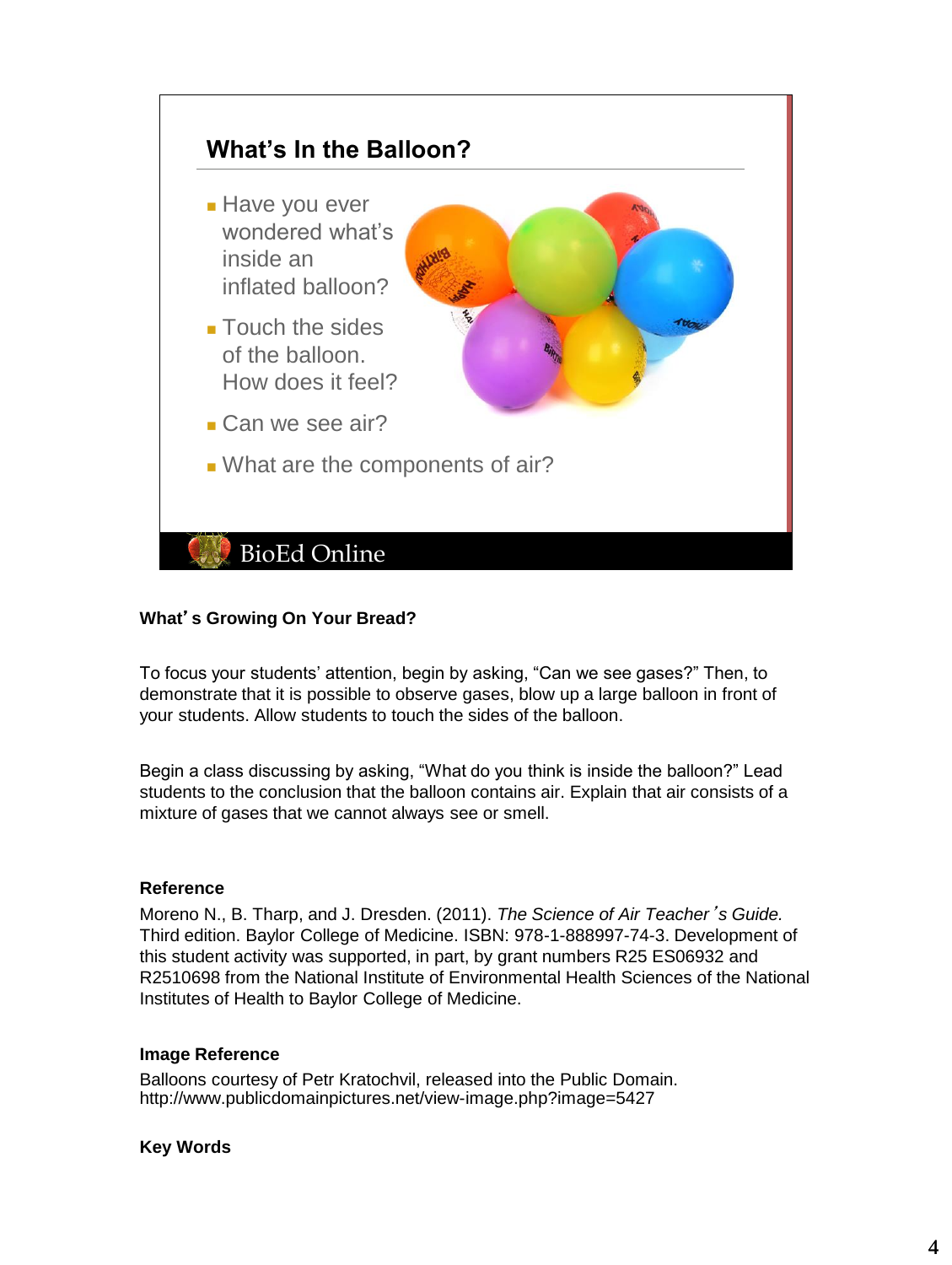lesson, teaching slides, gas, gases, nitrogen, oxygen, carbon dioxide, air, indoor air, atmosphere, air pollution, science, life science, biology, environment, environmental science, health,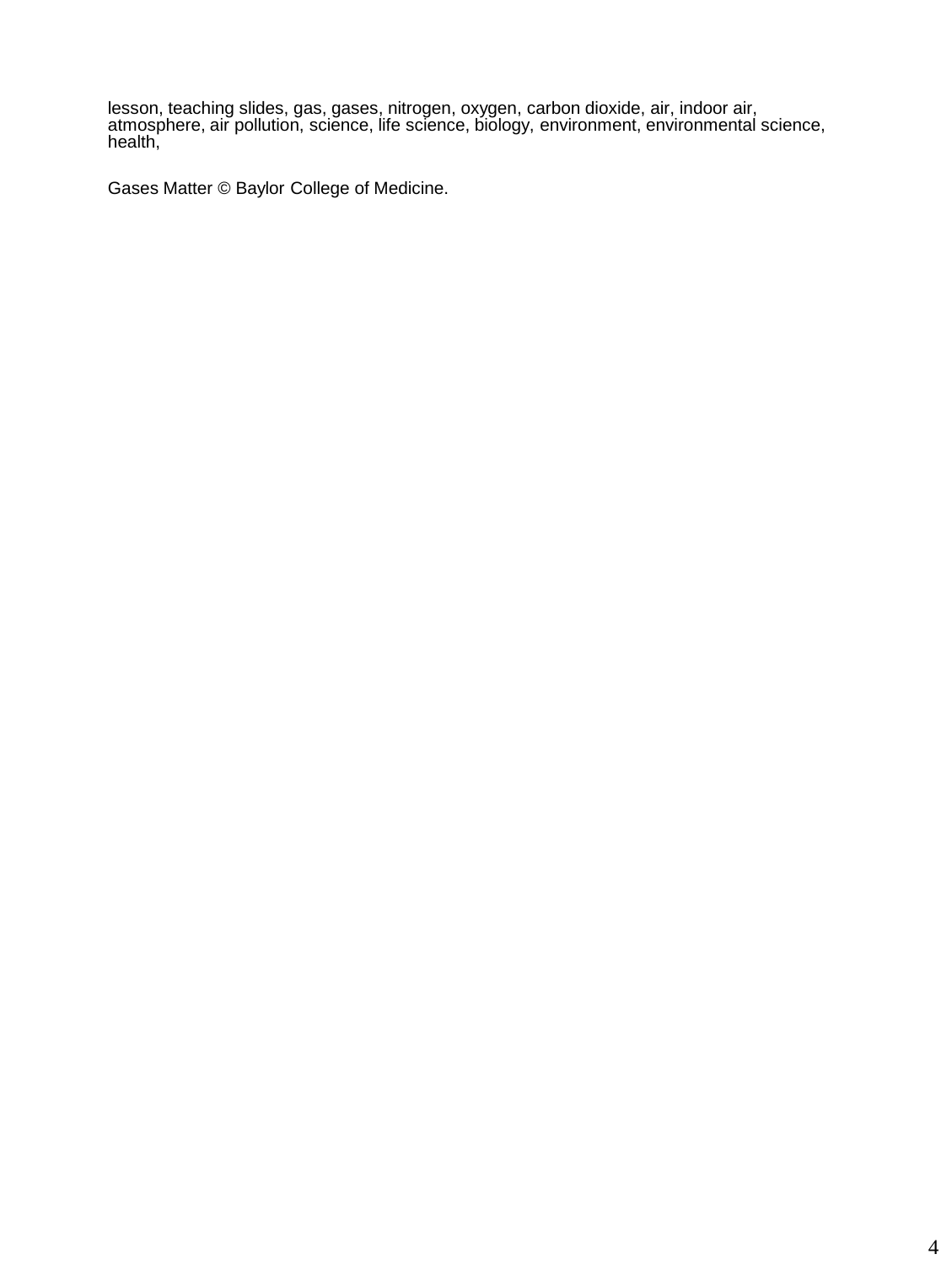

# **Let**'**s Get Started**

In this activity, students will observe how the production of carbon dioxide can cause a balloon to inflate. They will predict what is inside the balloon after two components (vinegar and baking soda) are mixed together in the soft drink bottle to which the balloon is attached. They will determine that a gas (carbon dioxide) is inside the balloon.

Conduct this activity as a discovery lesson with the entire class. Ask students to observe as you place a few tablespoons of vinegar in the bottom of the soft drink bottle. Next, use a creased note card or sheet of paper to slide 1 teaspoon of baking soda into a balloon (use a different balloon from the previous demonstration). Securely fasten the balloon over the mouth of the bottle, being careful not to let any baking soda fall into the bottle. Once the balloon is secured in place, have the students observe carefully as you lift the balloon gently upward, dropping the baking soda into the vinegar at the bottom of the bottle.

The ensuing chemical reaction should produce bubbles or foam, along with a gas that inflates the balloon. Students will see the balloon expand as it fills with carbon dioxide produced by the chemical reaction between vinegar and baking soda. If the balloon does not inflate, ensure that it is securely fastened to the top of the bottle and gently shake the bottle to mix the vinegar and baking soda.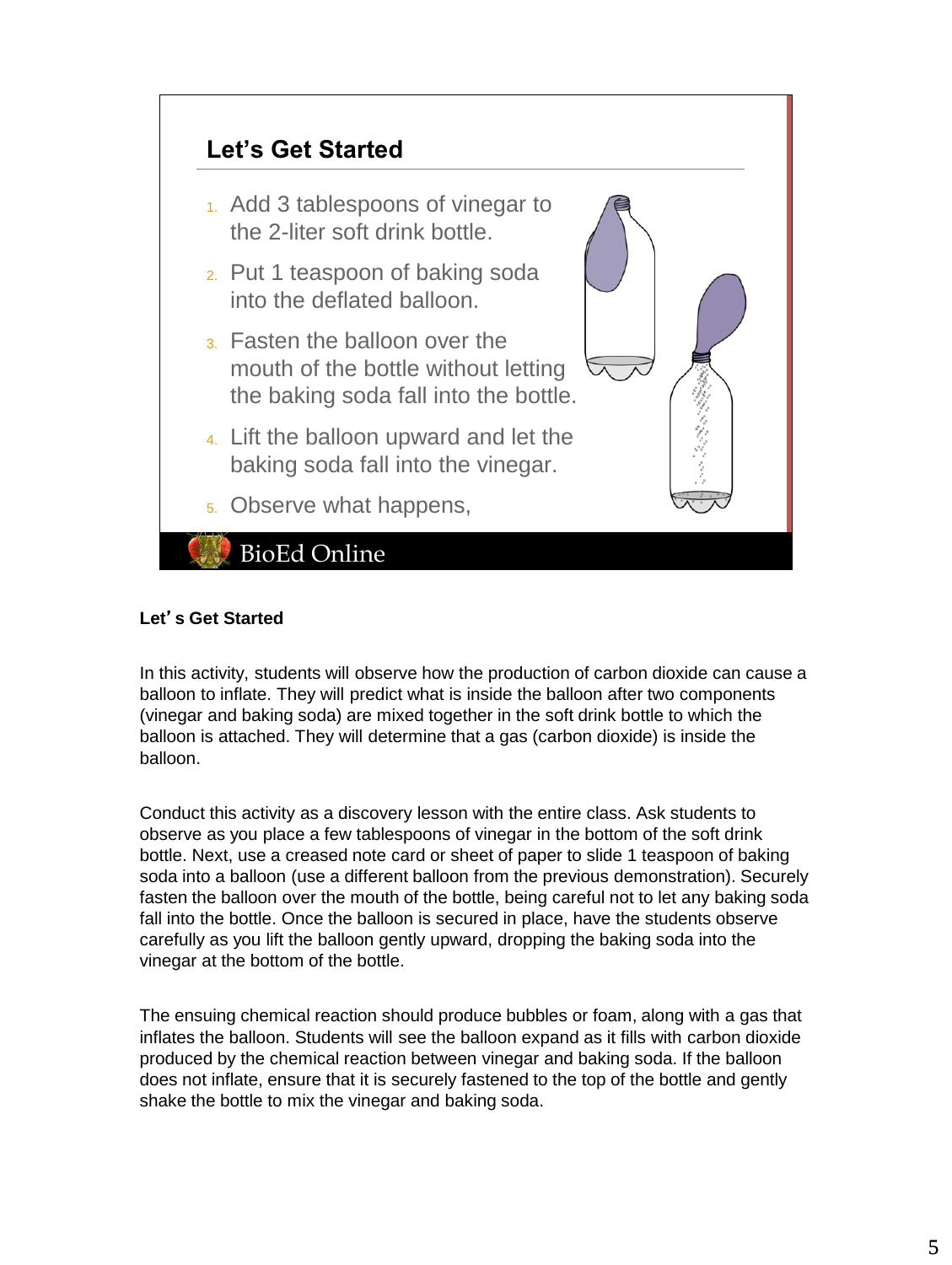## **Reference**

Moreno N., B. Tharp, and J. Dresden. (2011). *The Science of Air Teacher*'*s Guide.* Third edition. Baylor College of Medicine. ISBN: 978-1-888997-74-3. Development of this student activity was supported, in part, by grant numbers R25 ES06932 and R2510698 from the National Institute of Environmental Health Sciences of the National Institutes of Health to Baylor College of Medicine.

## **Image Reference**

Illustrations by M.S. Young © Baylor College of Medicine.

## **Key Words**

lesson, teaching slides, gas, gases, nitrogen, oxygen, carbon dioxide, air, indoor air, atmosphere, air pollution, science, life science, biology, environment, environmental science, health,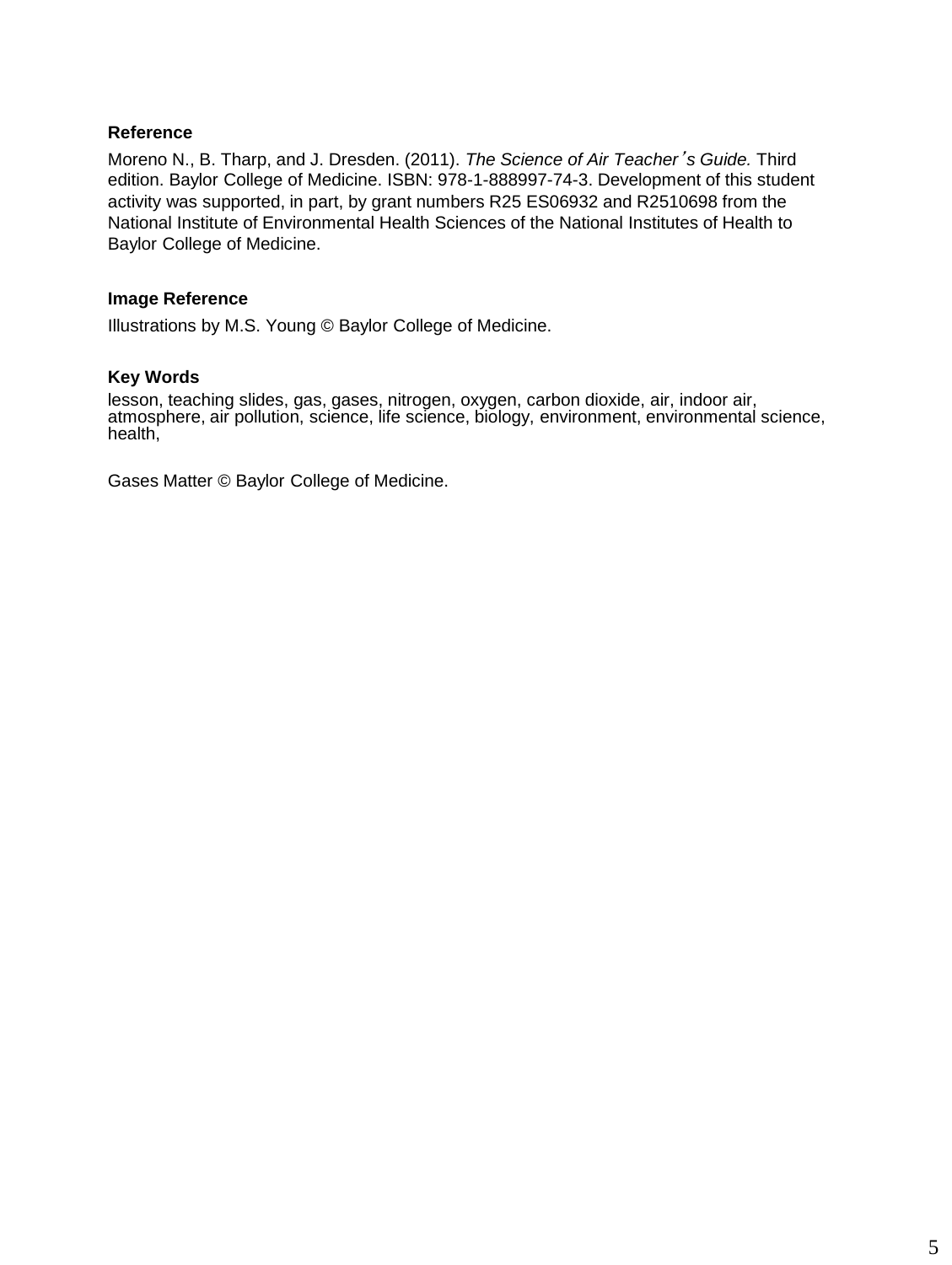

## **Let's Talk About It**

This demonstration provides a basic introduction to the concept of gases. Students discover that even though we cannot see or smell many gases, it is possible to observe them. For example, gases put pressure on the walls of containers such as balloons, balls or tires.

Stimulate a discussion about what happened to the balloon after the vinegar and baking soda were mixed. Challenge students to offer their best explains about why the balloon expanded. During this class discussion, expect a variety of answers and observations. In response, pose questions that may point students in the right direction and encourage them to think. For example, ask, "What happened to the balloon. Did it expand, or inflate? How much did it inflate? What did you see happening in the bottom of the bottle? Why did the balloon inflate?" You may want to mention that a chemical reaction occurred.

Help students to understand that carbon dioxide also is produced as a waste product by most living cells.

## **Reference**

Moreno N., B. Tharp, and J. Dresden. (2011). *The Science of Air Teacher*'*s Guide.* Third edition. Baylor College of Medicine. ISBN: 978-1-888997-74-3. Development of this student activity was supported, in part, by grant numbers R25 ES06932 and R2510698 from the National Institute of Environmental Health Sciences of the National Institutes of Health to Baylor College of Medicine.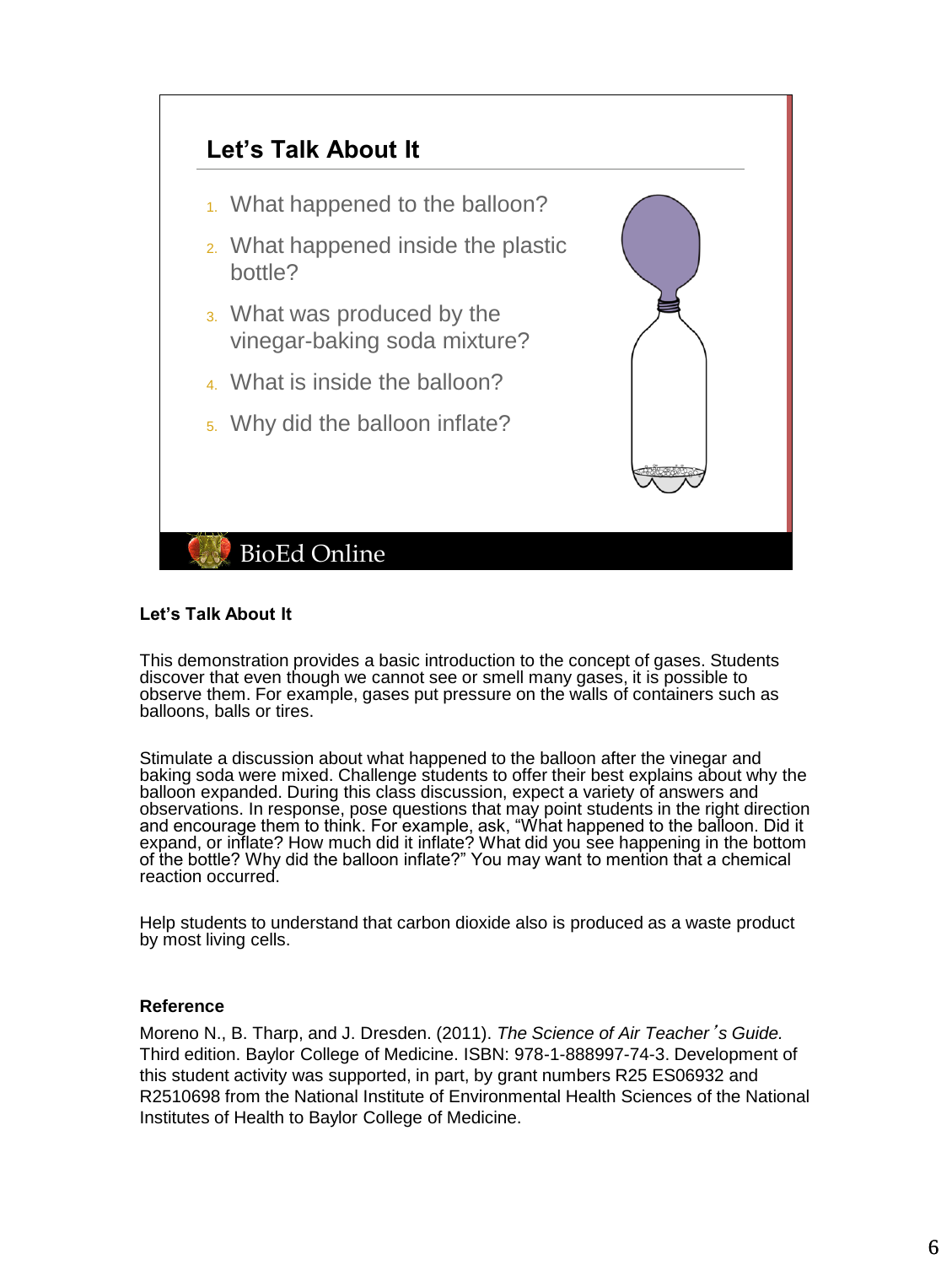# **Image Reference**

Illustration by M.S. Young © Baylor College of Medicine.

## **Key Words**

lesson, teaching slides, gas, gases, nitrogen, oxygen, carbon dioxide, air, indoor air, atmosphere, air pollution, science, life science, biology, environment, environmental science, health,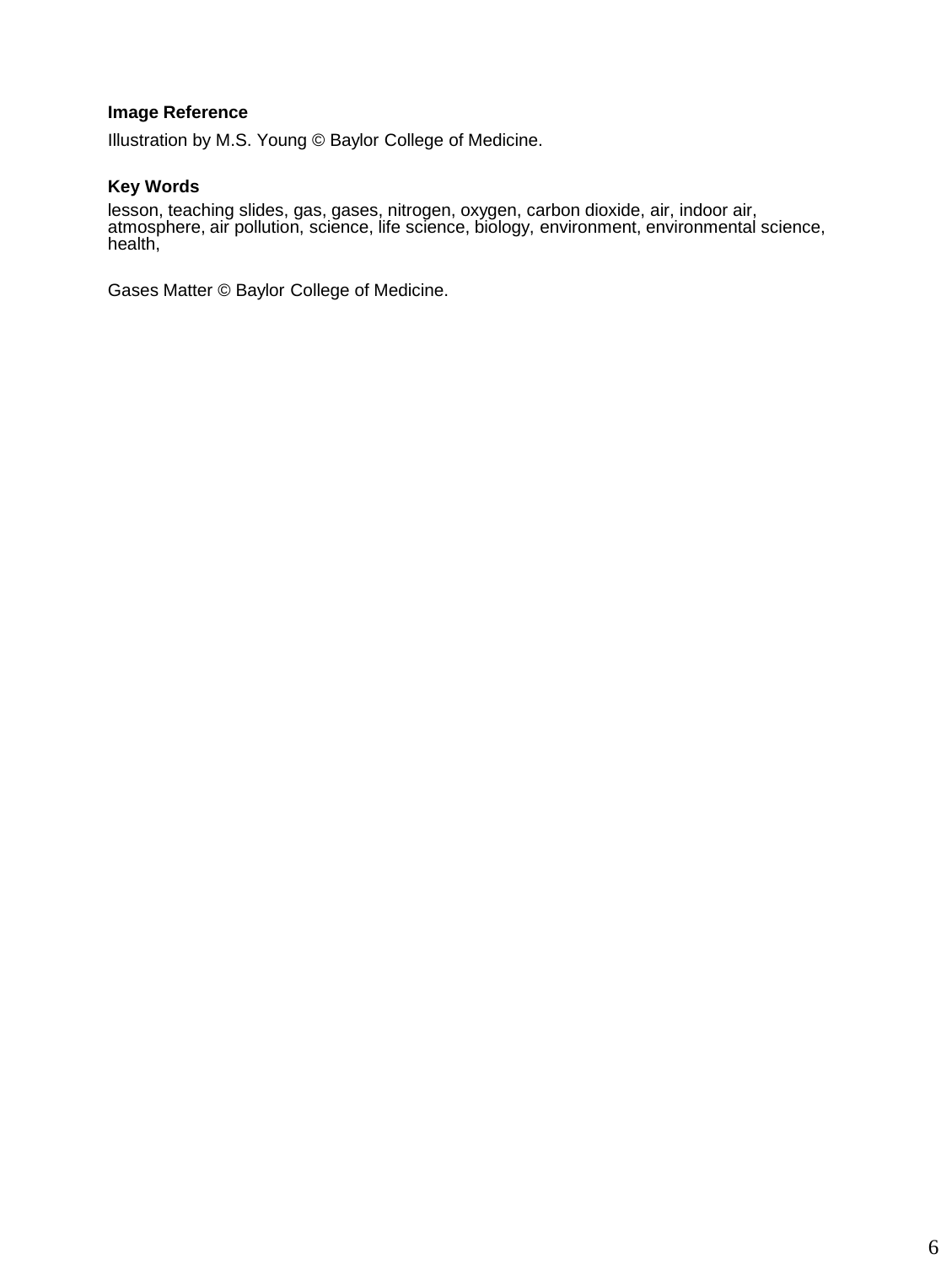

## **The Science of Gases**

During the conduct of this activity, students observed the following properties.

- **Gases take up space**. Gases are one of the three basic states of matter (the other two are liquids and solids). Gases take up space, but unlike liquids or solids, they have no definite shape or volume unless they are placed into a container. In this activity, students observed that gases take up space (they saw the balloon inflate). The molecules in gases freely move randomly and are more or less evenly distributed. Changes in temperature and pressure can change the volume, or how much space, gases fill. For example, an increase in temperature will cause gases to expand and rise. However, an increase in pressure will cause gases to contract.
- **We cannot see or smell many kinds of gases**. For example, the air we breathe is made of a mixture of gases that we cannot see or smell. At the same time, some gases have odors.
- **Gas can be produced by mixing two compounds**. Vinegar is a weak acid (acetic acid) and baking soda also is known as sodium bicarbonate. In this activity, vinegar and baking soda were mixed together to produce a chemical reaction that released carbon dioxide. The carbon dioxide filled up the plastic bottle and inflated the balloon. Explain to students that living organisms, including humans, also release carbon dioxide, which is released from our bodies when we breathe out. The carbon dioxide produced in our bodies also comes from chemical reactions.

## **Note:**

- Carbon. Atomic number = 6. Atomic weight = 12.011. Standard atomic weight based upon <sup>12</sup>C.
- Oxygen. Atomic number = 8. Atomic weight = 15.999. Standard atomic weight based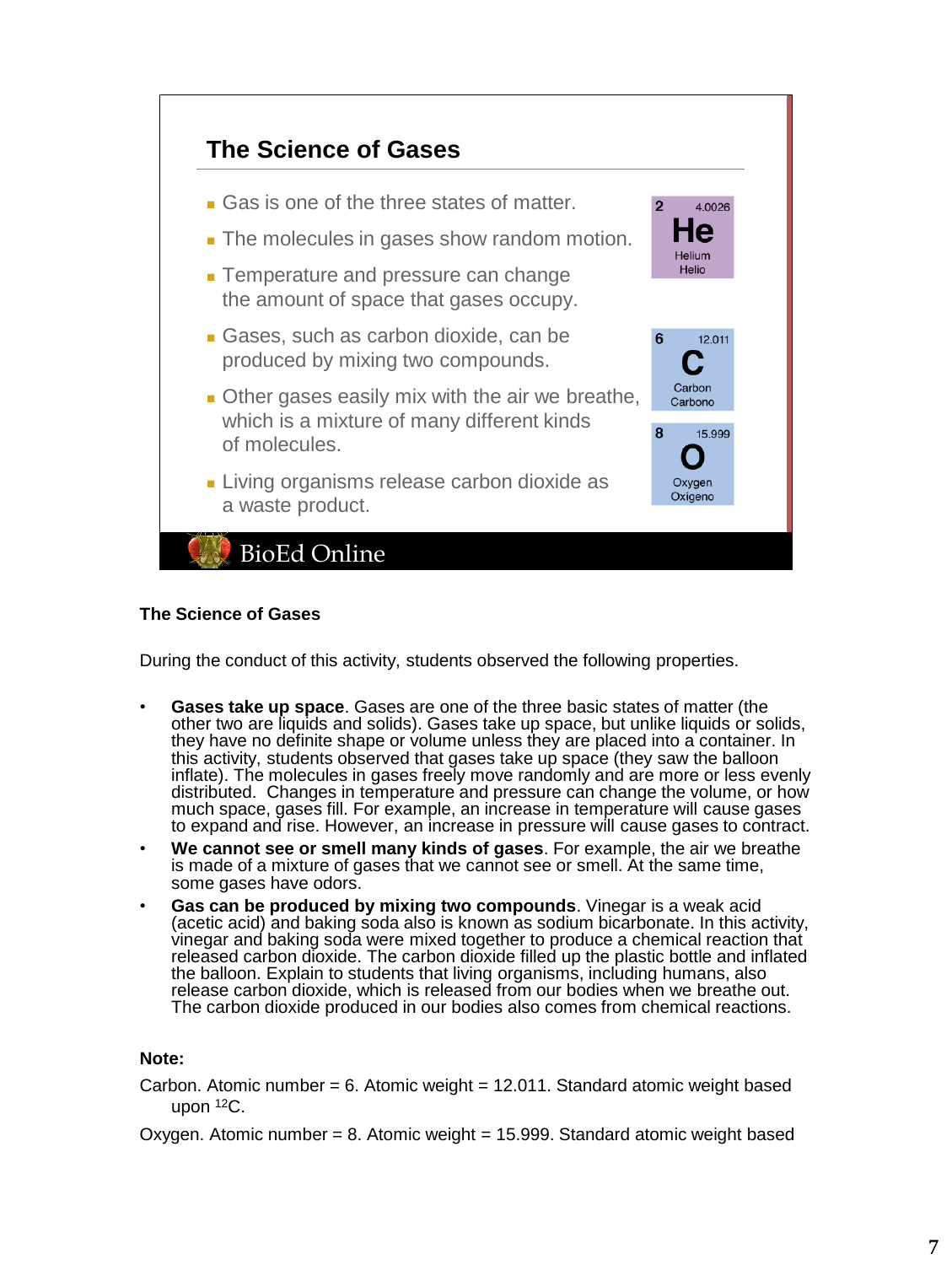upon <sup>12</sup>C.

# **Reference**

- 1. Moreno N., B. Tharp, and J. Dresden. (2011). *The Science of Air Teacher*'*s Guide.* Third edition. Baylor College of Medicine. ISBN: 978-1-888997-74-3. Development of this student activity was supported, in part, by grant numbers R25 ES06932 and R2510698 from the National Institute of Environmental Health Sciences of the National Institutes of Health to Baylor College of Medicine.
- 2. Standard measurements courtesy of the National Institute of Standards and Technology, U.S. Department of Commerce.

# **Key Words**

lesson, teaching slides, gas, gases, nitrogen, oxygen, carbon dioxide, air, indoor air, atmosphere, air pollution, science, life science, biology, environment, environmental science, health,

Fungus Among Us © Baylor College of Medicine.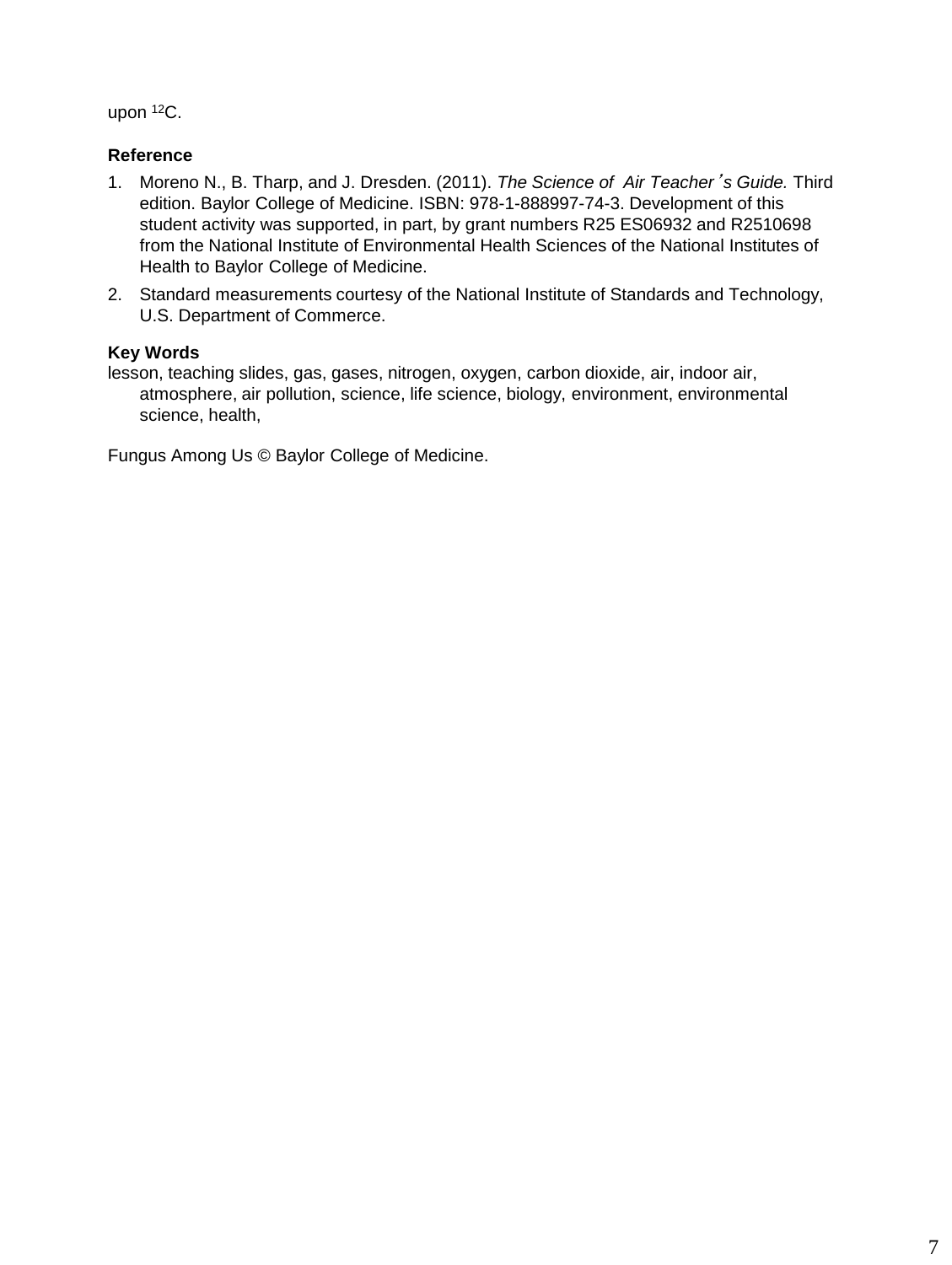

**• Demonstrate how living organisms release carbon** dioxide when they use food to obtain energy, and to grow.

- Add a variable to the experiment.
	- Does the balloon inflate more, or faster, if more vinegar and/or baking soda are added?
	- Does the size of an inflated balloon change it the temperature becomes colder?

# **BioEd Online**

## **Extensions**

Older students may enjoy working in small groups to mix the compounds to produce carbon dioxide themselves. When conducted by students, this activity will take about 30 minutes to complete. To conduct 6 small group activities, you will need the following materials: 6 plastic soft drink bottles, 6 balloons, 1 1/2 cups of vinegar, 6 teaspoons of baking soda, and 6 note cards.

To demonstrate how living organisms release carbon dioxide when they use food for energy, or to grow or reproduce, place one tablespoon of dry yeast, one teaspoon of sugar, and 1/4 cup of warm water in a plastic soda bottle. Mix these ingredients by gently swirling the bottle. Attach a balloon to the top of the bottle and set the bottle aside for about 30 minutes. The balloon will begin to inflate as the yeast cells become active, use the sugar for food, and release carbon dioxide.

Ask students to suggest variations of the carbon dioxide investigation. They may wish to investigate, for example, the effect of temperature on the size of the inflated balloon. To conduct this experiment, blow up a balloon and tie the end. Use a flexible tape measure to measure the balloon's circumference at its widest part. If you do not have a flexible tape measure, you can simply measure the balloon's width with a ruler. Next, gently submerge the inflated balloon in a bucket of ice cold water. After several minutes, remove the balloon from the water and quickly measure its circumference or width, as appropriate. The balloon should have decreased in size. Explain that lower temperatures cause gases to apply less pressure against the sides of a container, because their movement has slowed.

Students also may want to investigate how much more or less the balloon inflates if they add twice as much vinegar and baking soda to the mixture in the soda bottle.

Have students make the cylinder flyer described in the story, *Mr. Slaptail's Secret* (directions are provided at the end of the book). Talk about what supports or holds up the flyers as they soar through the air.